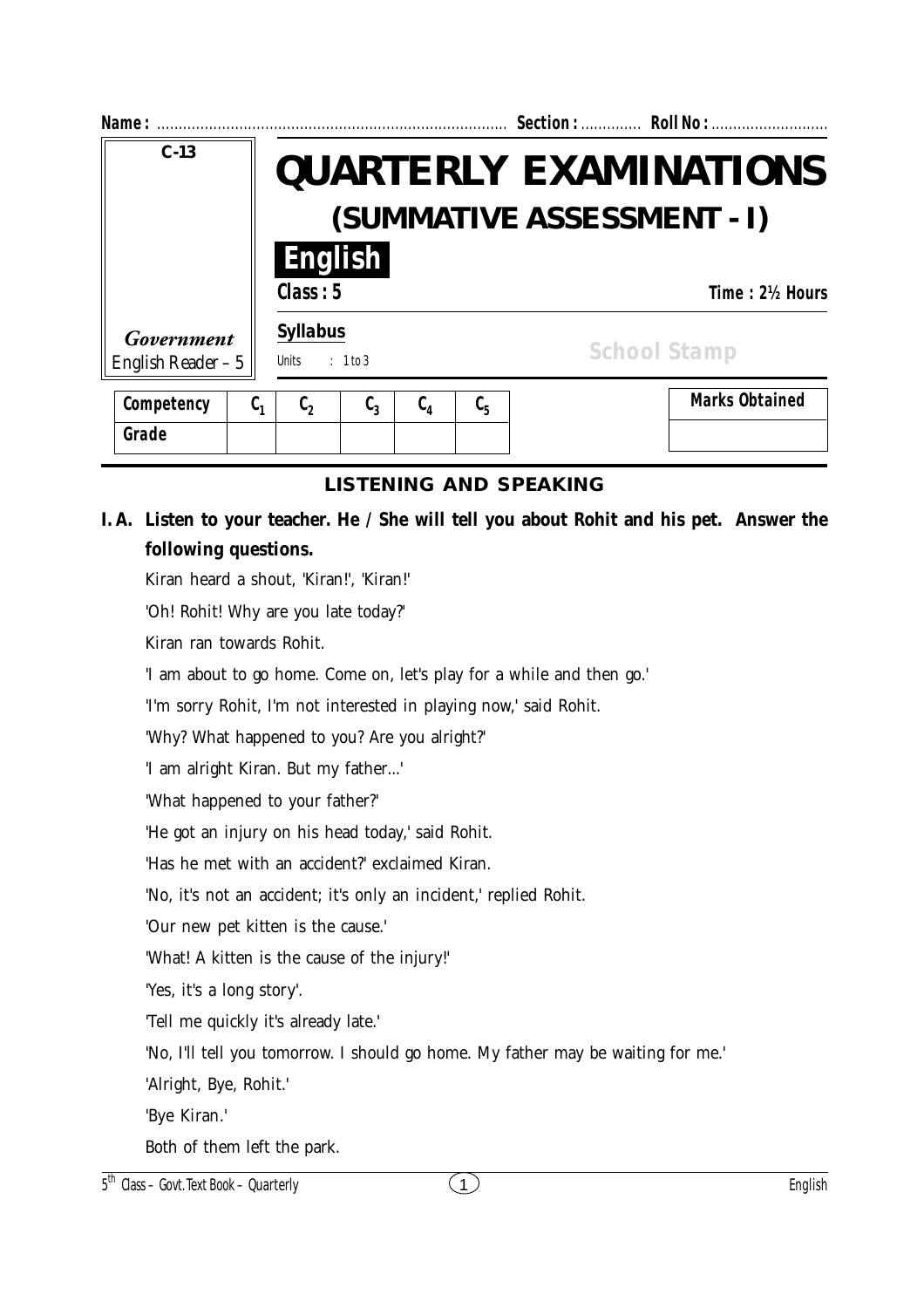1) What happened to Rohit's father ?

Ans.

- 2) How was the Kitten responsible for it ?
- Ans.

### **B. Say whether the following statements are true or false.**

| 1) Janaki had asked her husband for a pet several times. | $\left($ $\right)$ |  |
|----------------------------------------------------------|--------------------|--|
| 2) The shopkeeper advised Janaki to buy a parrot.        | $($ $)$            |  |
| 3) Rohit and Janaki searched for old furniture.          |                    |  |

#### **II. Look at the following pictures and write the story using the clues given.**

goats – rope – tie – eat – leaves – pull – together – one side – other side



Ans.

# **READING AND RESPONDING**

**I. Janaki and Rohit are in the pet shop. There is a conversation between her and the shopkeeper. Complete the conversation and role – play it.**

|  | Shopkeeper : Welcome, madam ! Good morning ! |
|--|----------------------------------------------|
|  | Janaki : Thank you ! Good morning !          |
|  |                                              |
|  | Janaki : Anyone except a dog.                |
|  |                                              |
|  |                                              |
|  |                                              |
|  |                                              |
|  |                                              |

 $\overline{5}$ <sup>th</sup> Class – Govt. Text Book – Quarterly English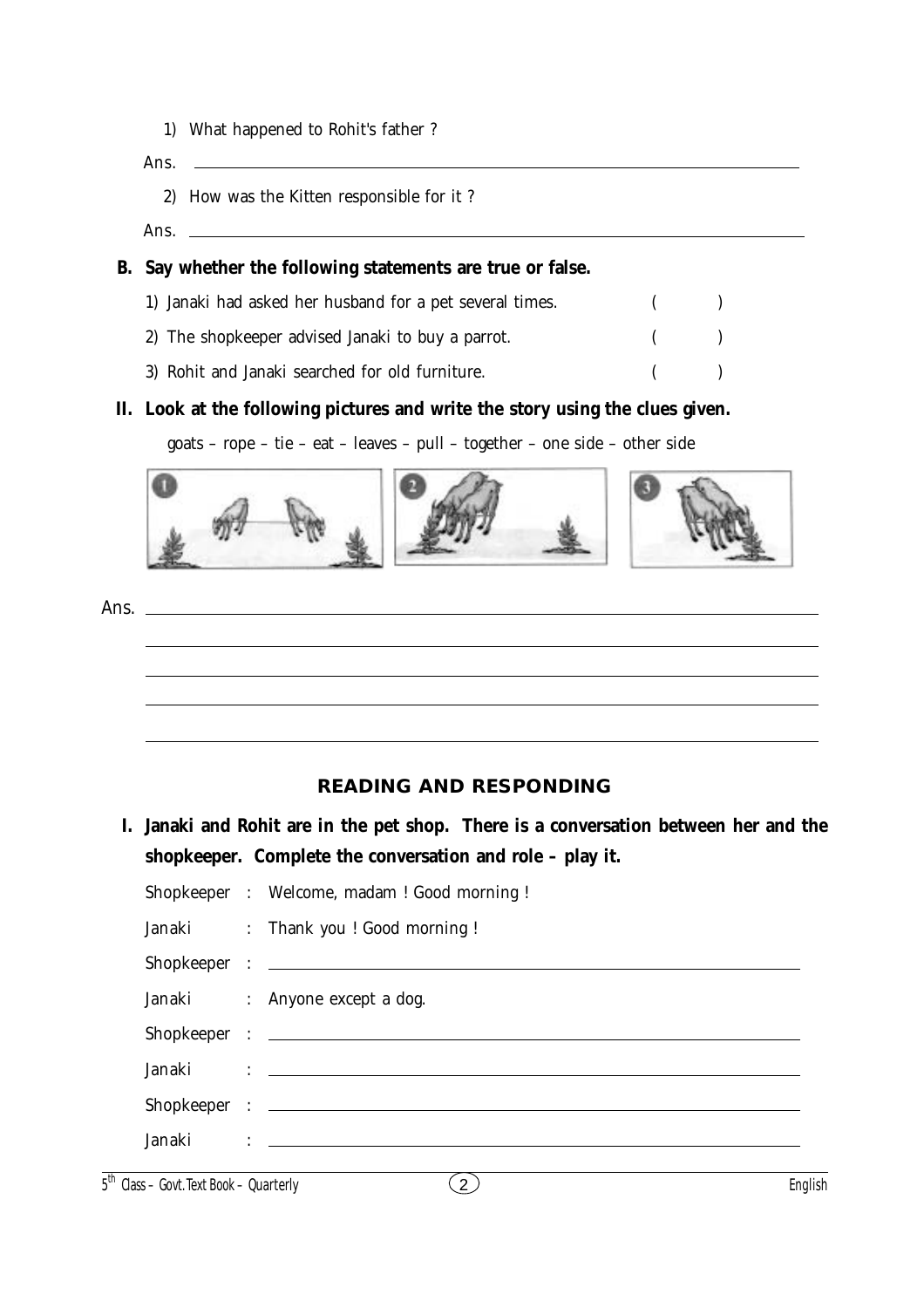|                                                                                                                 |  | Shopkeeper : It's a special karate kitten, madam, trained in Japan.                                                  |  |  |  |  |
|-----------------------------------------------------------------------------------------------------------------|--|----------------------------------------------------------------------------------------------------------------------|--|--|--|--|
| Janaki                                                                                                          |  | <u> 1989 - Johann Stein, marwolaethau a bhann an t-Amhainn an t-Amhainn an t-Amhainn an t-Amhainn an t-Amhainn a</u> |  |  |  |  |
|                                                                                                                 |  | Shopkeeper : Thank you Madam, please visit again !                                                                   |  |  |  |  |
|                                                                                                                 |  | II. Answer the following questions.                                                                                  |  |  |  |  |
|                                                                                                                 |  | 1) Did Hari have any friends ? Why / Why not ?                                                                       |  |  |  |  |
|                                                                                                                 |  | Ans. $\overline{\phantom{a}}$                                                                                        |  |  |  |  |
|                                                                                                                 |  | 2) Why does the poet want to share her secret dreams with her friends ?                                              |  |  |  |  |
|                                                                                                                 |  |                                                                                                                      |  |  |  |  |
|                                                                                                                 |  | 3) Why did the shopkeeper advise Janaki to buy a kitten?                                                             |  |  |  |  |
|                                                                                                                 |  |                                                                                                                      |  |  |  |  |
|                                                                                                                 |  | 4) What is the easiest way to lead an elephant ?                                                                     |  |  |  |  |
| 5) 'God willing, we will return to our village'. What do these words convey about the mood<br>of the villagers? |  |                                                                                                                      |  |  |  |  |
|                                                                                                                 |  |                                                                                                                      |  |  |  |  |
|                                                                                                                 |  | <b>WRITING</b>                                                                                                       |  |  |  |  |
|                                                                                                                 |  |                                                                                                                      |  |  |  |  |
|                                                                                                                 |  | I. Add lines to the following poem.                                                                                  |  |  |  |  |
|                                                                                                                 |  | Our kittens have the softest fur.                                                                                    |  |  |  |  |
|                                                                                                                 |  | And the sweetest little pur,                                                                                         |  |  |  |  |
|                                                                                                                 |  | And such little velvet pause                                                                                         |  |  |  |  |
|                                                                                                                 |  | With such cunning little claws,                                                                                      |  |  |  |  |
|                                                                                                                 |  | And blue eyes, just like the sky !<br>(Must they turn green, by and by?)                                             |  |  |  |  |
|                                                                                                                 |  |                                                                                                                      |  |  |  |  |
|                                                                                                                 |  |                                                                                                                      |  |  |  |  |
|                                                                                                                 |  |                                                                                                                      |  |  |  |  |
|                                                                                                                 |  |                                                                                                                      |  |  |  |  |
|                                                                                                                 |  |                                                                                                                      |  |  |  |  |
|                                                                                                                 |  |                                                                                                                      |  |  |  |  |
|                                                                                                                 |  |                                                                                                                      |  |  |  |  |
|                                                                                                                 |  |                                                                                                                      |  |  |  |  |

 $\overline{5}$ <sup>th</sup> Class – Govt. Text Book – Quarterly **English**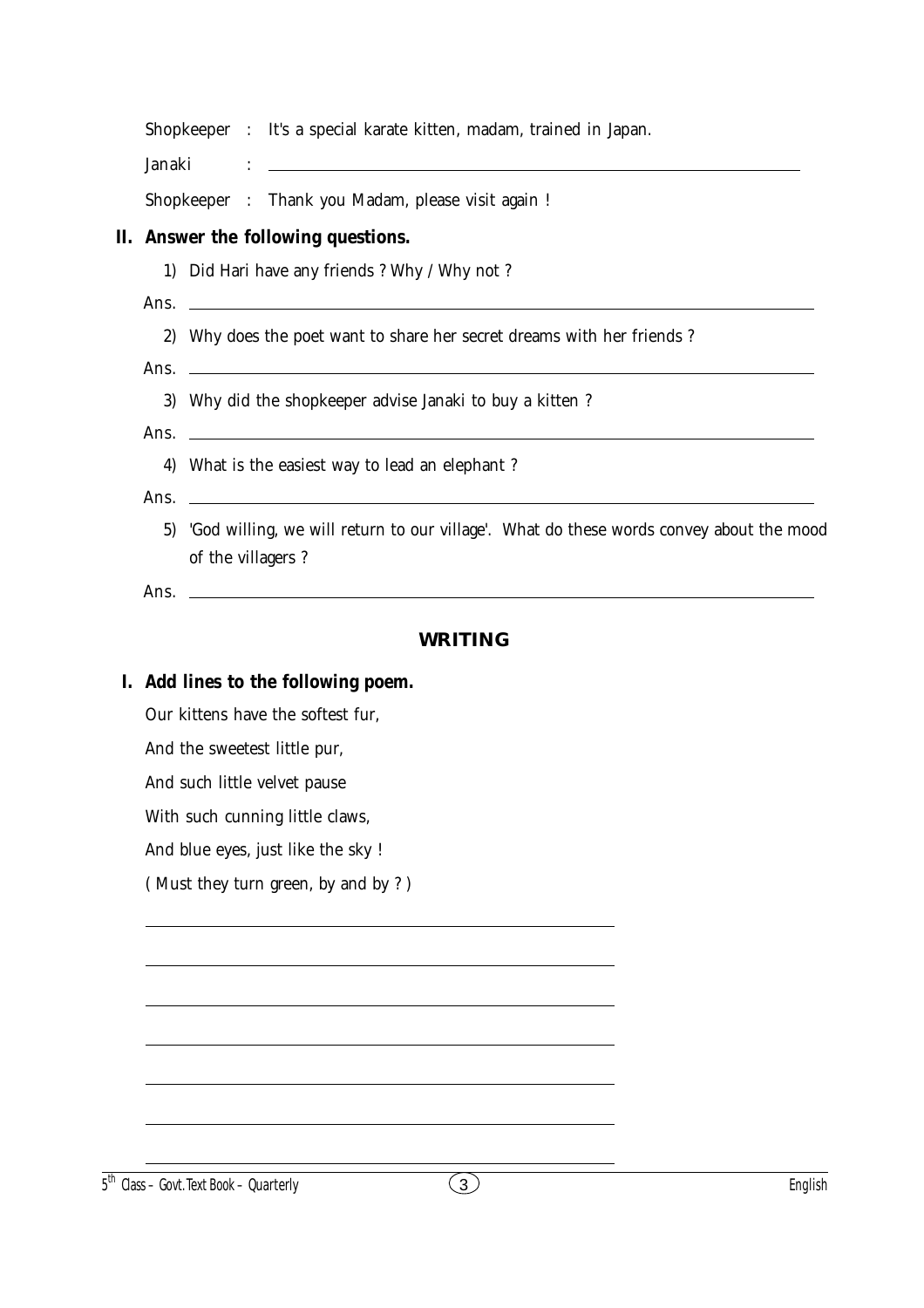**II. Rohit loves his pet Karate kitten very much. He takes care of her. He bathes her – and feeds her and looks after her when she is ill.**

Name the bird / animal that you want to keep as your pet and write how you take care for it.

**Ans.**

### **VOCABULARY**

**I. Janaki and Rohit saw many pets in the pet shop. Box – I has a list of pets and Box – II has some of their physical features. Frame meaningful phrases taking words from each box. One is done for you.**





**Example :** A white dog with a long tail.

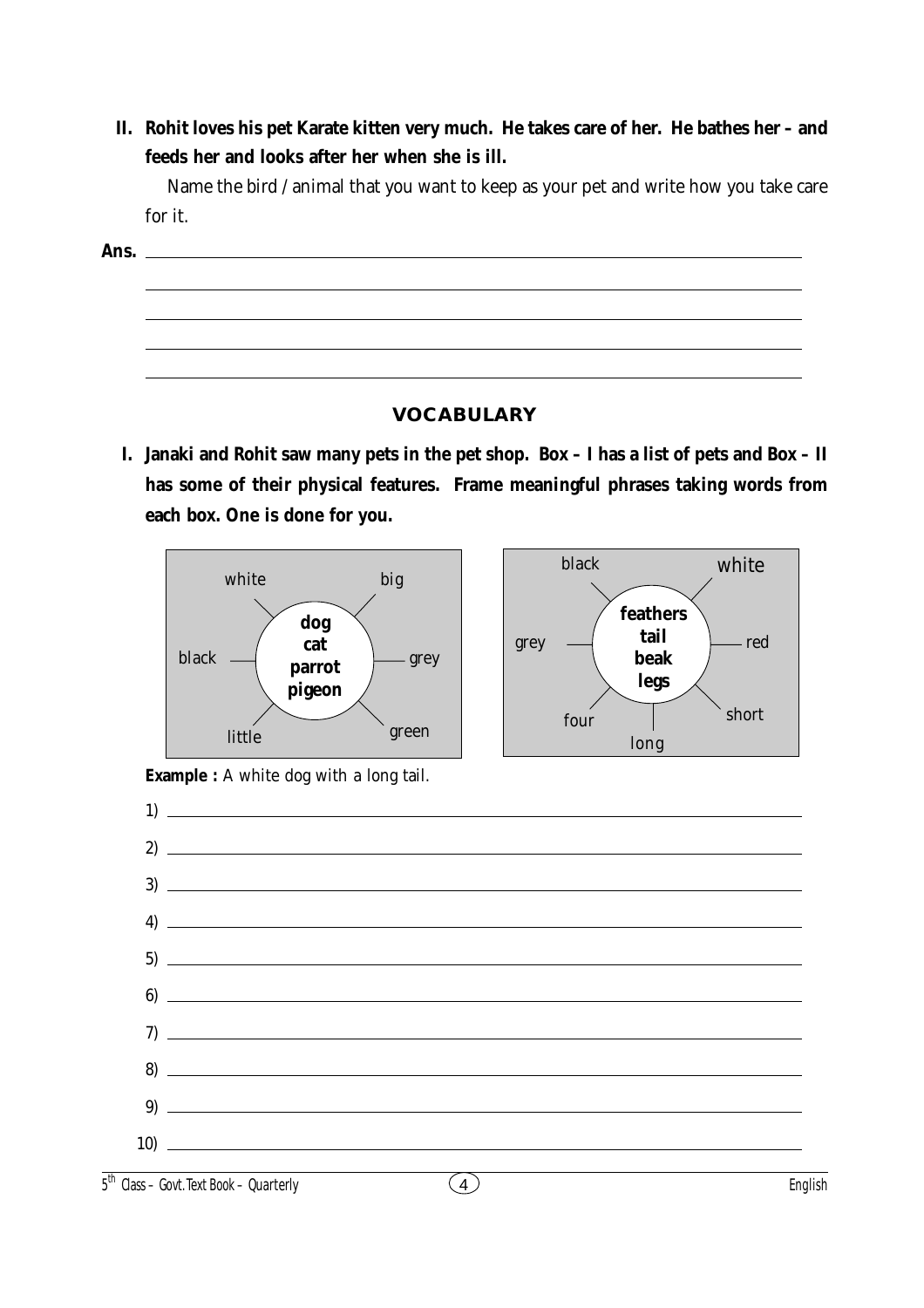### **GRAMMATICAL AWARENESS**

|                                                                                                                    |                                                                               |                                                                                                                     | I. Fill in the blanks with appropriate prepositions. |                                                                                                                       |                                                                |                                                                                             |  |  |  |  |  |
|--------------------------------------------------------------------------------------------------------------------|-------------------------------------------------------------------------------|---------------------------------------------------------------------------------------------------------------------|------------------------------------------------------|-----------------------------------------------------------------------------------------------------------------------|----------------------------------------------------------------|---------------------------------------------------------------------------------------------|--|--|--|--|--|
|                                                                                                                    |                                                                               |                                                                                                                     |                                                      |                                                                                                                       |                                                                | Rajarao is now _____________ the railway station. He is waiting ____________ his uncle. His |  |  |  |  |  |
|                                                                                                                    |                                                                               |                                                                                                                     |                                                      |                                                                                                                       |                                                                | uncle is coming ____________ the Krishna express ____________ Tirupathi. The train has ar-  |  |  |  |  |  |
|                                                                                                                    |                                                                               |                                                                                                                     |                                                      |                                                                                                                       |                                                                | rived. Now they are ________________ an auto. When they reached home Rohit said, 'welcome   |  |  |  |  |  |
|                                                                                                                    |                                                                               | _______________ our house, grandpa' !                                                                               |                                                      |                                                                                                                       |                                                                |                                                                                             |  |  |  |  |  |
| П.                                                                                                                 | Given below are pairs of incomplete sentences. Complete them and combine them |                                                                                                                     |                                                      |                                                                                                                       |                                                                |                                                                                             |  |  |  |  |  |
|                                                                                                                    |                                                                               | by using 'when'.                                                                                                    |                                                      |                                                                                                                       |                                                                |                                                                                             |  |  |  |  |  |
|                                                                                                                    | 1)                                                                            | Rajarao was _______________(go) to the town hall to watch a dance programme. Then he<br>(meet) his friend Rangarao. |                                                      |                                                                                                                       |                                                                |                                                                                             |  |  |  |  |  |
|                                                                                                                    |                                                                               |                                                                                                                     |                                                      |                                                                                                                       |                                                                |                                                                                             |  |  |  |  |  |
| They _______________________(talk) on the side of the road. Then an autorickshaw<br>2)<br>(stop) in front of them. |                                                                               |                                                                                                                     |                                                      |                                                                                                                       |                                                                |                                                                                             |  |  |  |  |  |
|                                                                                                                    |                                                                               |                                                                                                                     |                                                      |                                                                                                                       |                                                                | Ans. $\Box$                                                                                 |  |  |  |  |  |
|                                                                                                                    | 3)                                                                            | (start) raining.                                                                                                    |                                                      |                                                                                                                       |                                                                |                                                                                             |  |  |  |  |  |
|                                                                                                                    |                                                                               |                                                                                                                     |                                                      |                                                                                                                       |                                                                |                                                                                             |  |  |  |  |  |
|                                                                                                                    | 4)                                                                            |                                                                                                                     |                                                      | time Rajarao ____________________ (wait) at the door.                                                                 |                                                                | They reached the town hall in time. Ranga Rao _____________ (search) for seats. At that     |  |  |  |  |  |
|                                                                                                                    |                                                                               |                                                                                                                     |                                                      |                                                                                                                       | Ans. $\qquad \qquad$                                           |                                                                                             |  |  |  |  |  |
|                                                                                                                    | 5)                                                                            |                                                                                                                     |                                                      |                                                                                                                       | (start). Then the chief guest _______________________(arrive). | They found vacant seats in the last row and took their seats. The dance programme           |  |  |  |  |  |
|                                                                                                                    | Ans.                                                                          |                                                                                                                     |                                                      | <u> 1990 - Johann Barbara, martin amerikan basar dan berasal dalam basa dan basar dalam basa dalam basa dalam bas</u> |                                                                |                                                                                             |  |  |  |  |  |
|                                                                                                                    |                                                                               |                                                                                                                     |                                                      | ***                                                                                                                   |                                                                |                                                                                             |  |  |  |  |  |